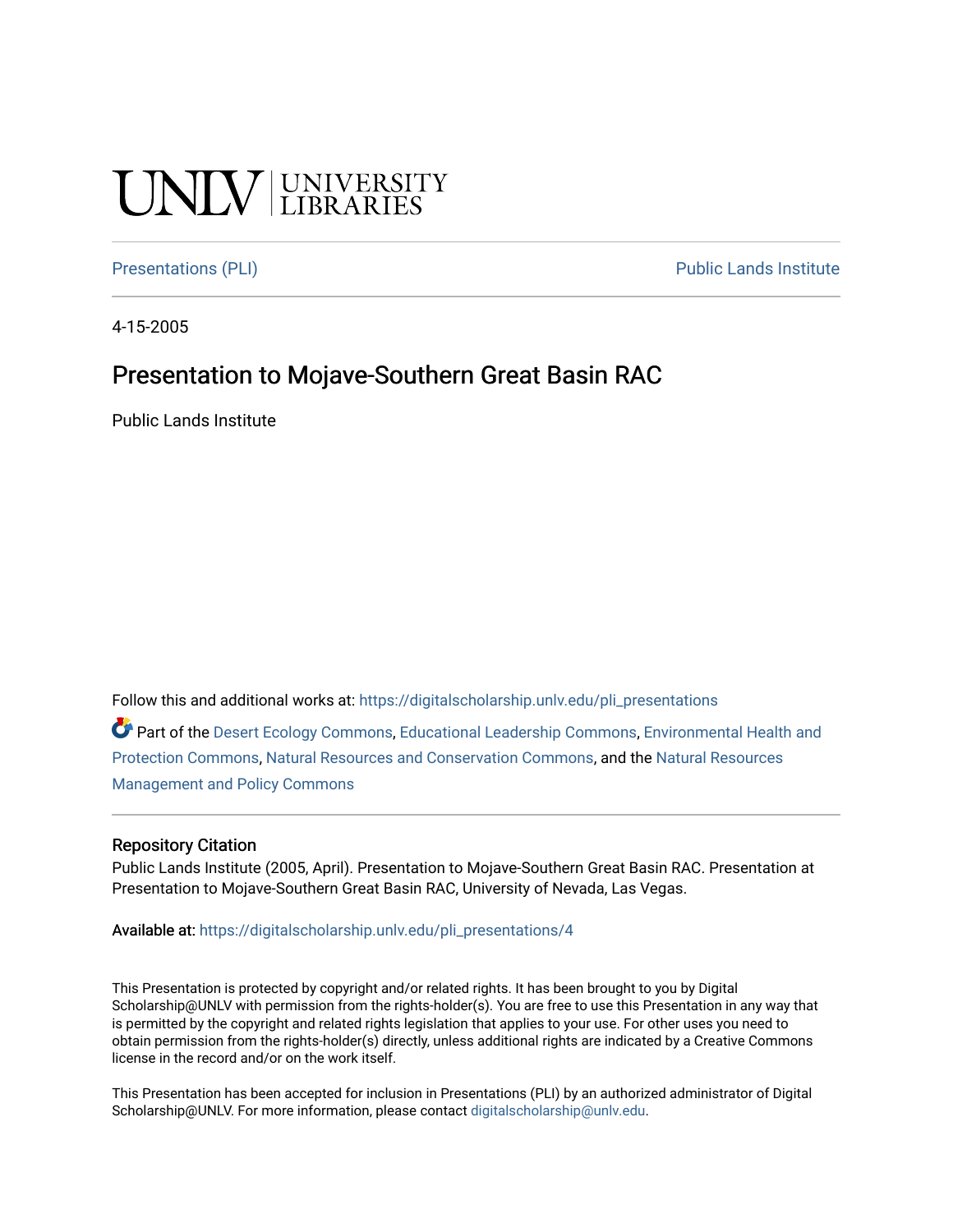

#### Presentation to Mojave-Southern Great Basin RAC April 15, 2005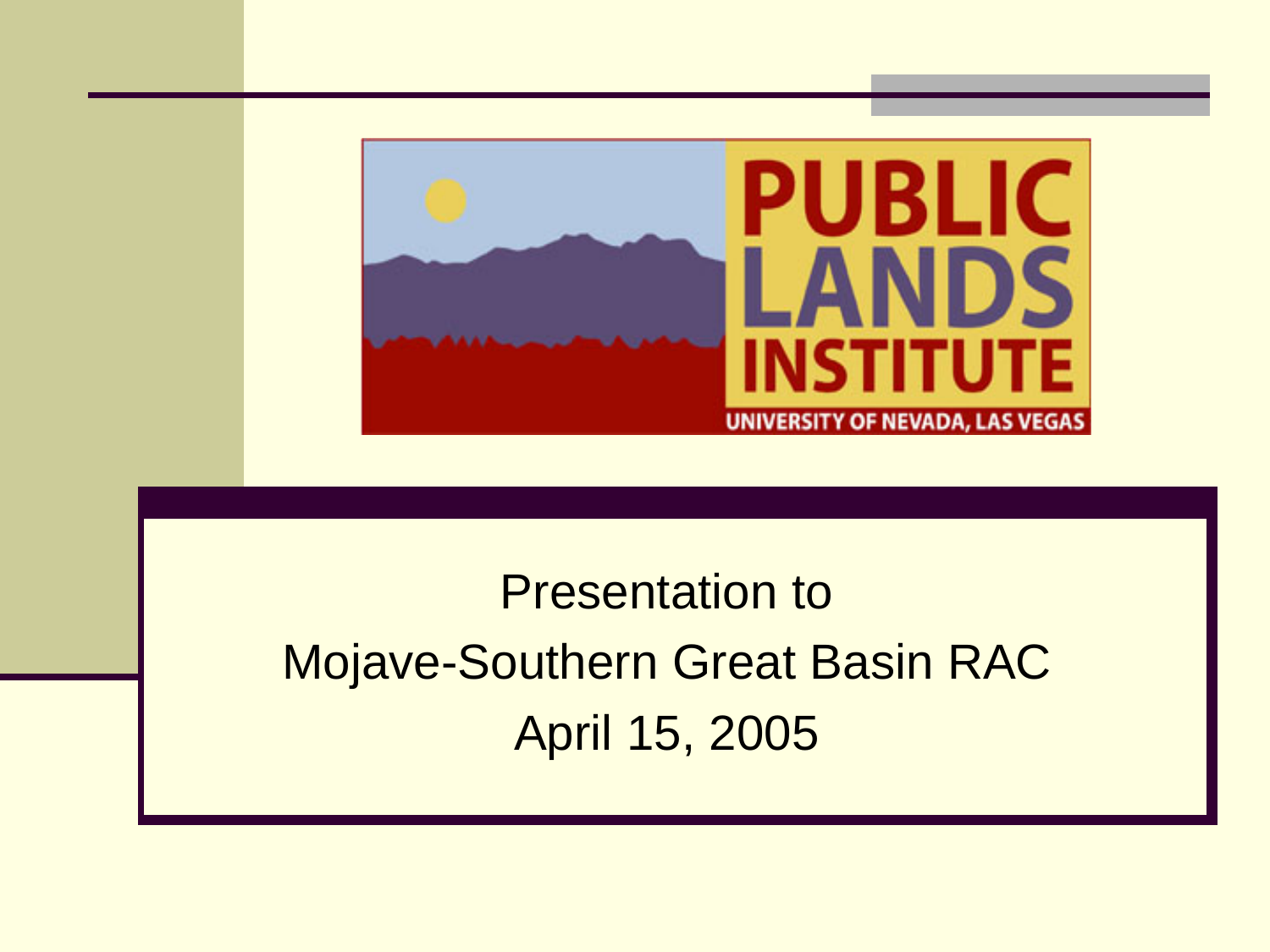#### UNLV Public Lands Institute and **SNPLMA**

- **University manages selected SNPLMA** projects as determined by the four federal agencies. Projects must be:
	- Compatible with UNLV's mission.
	- **Enhance education and research.**
	- Draw upon expertise of faculty, staff, and students.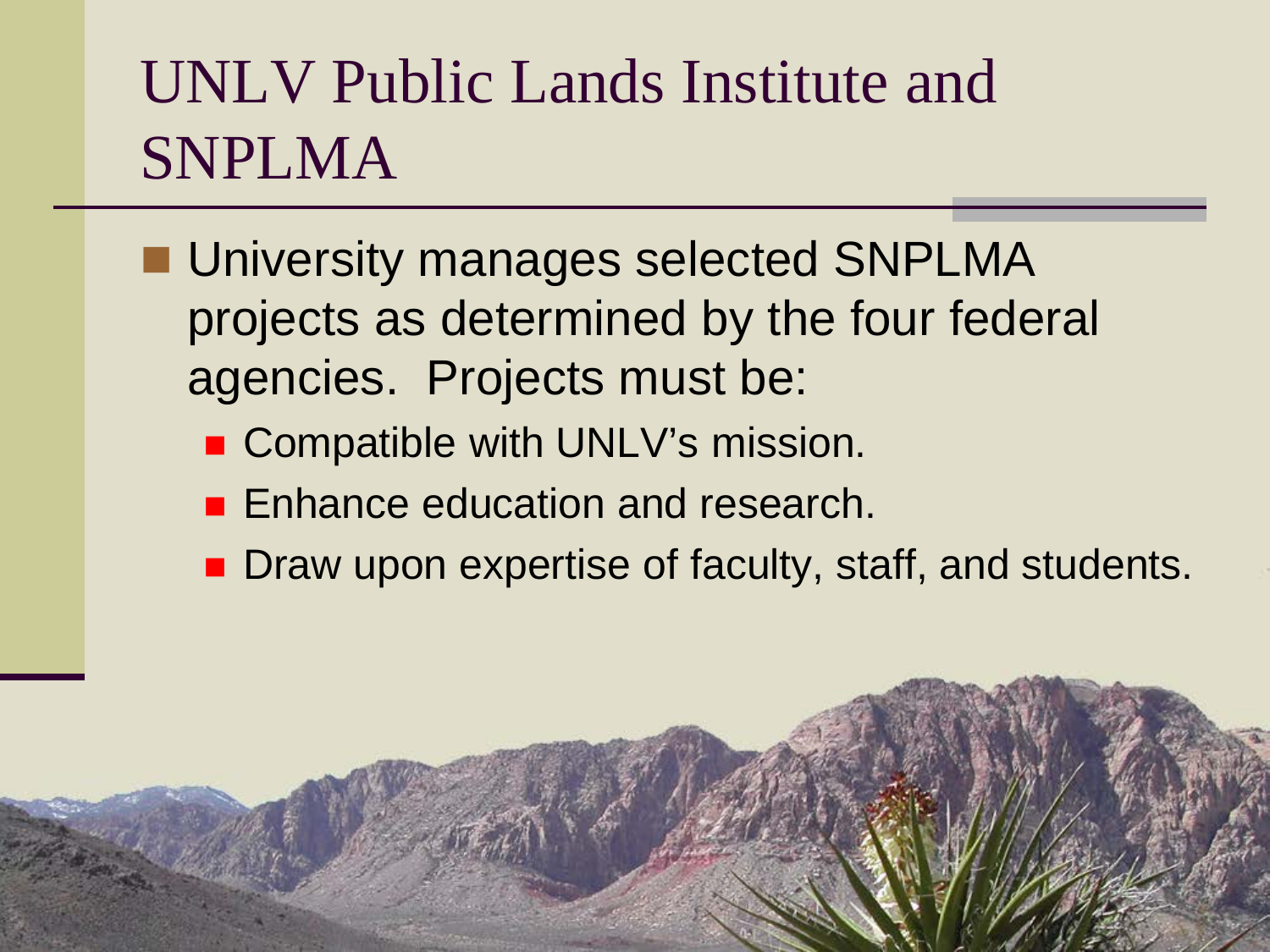#### UNLV Public Lands Institute and SNPLMA

- Current UNLV projects total < 10% of CI funding.
- **First CI task agreements signed August 2004.**
- **Project managers hired in collaboration with** interagency teams & federal managers.
- **UNLV** on track to complete >95% of Year-One deliverables.
	- Community partners involved extensively.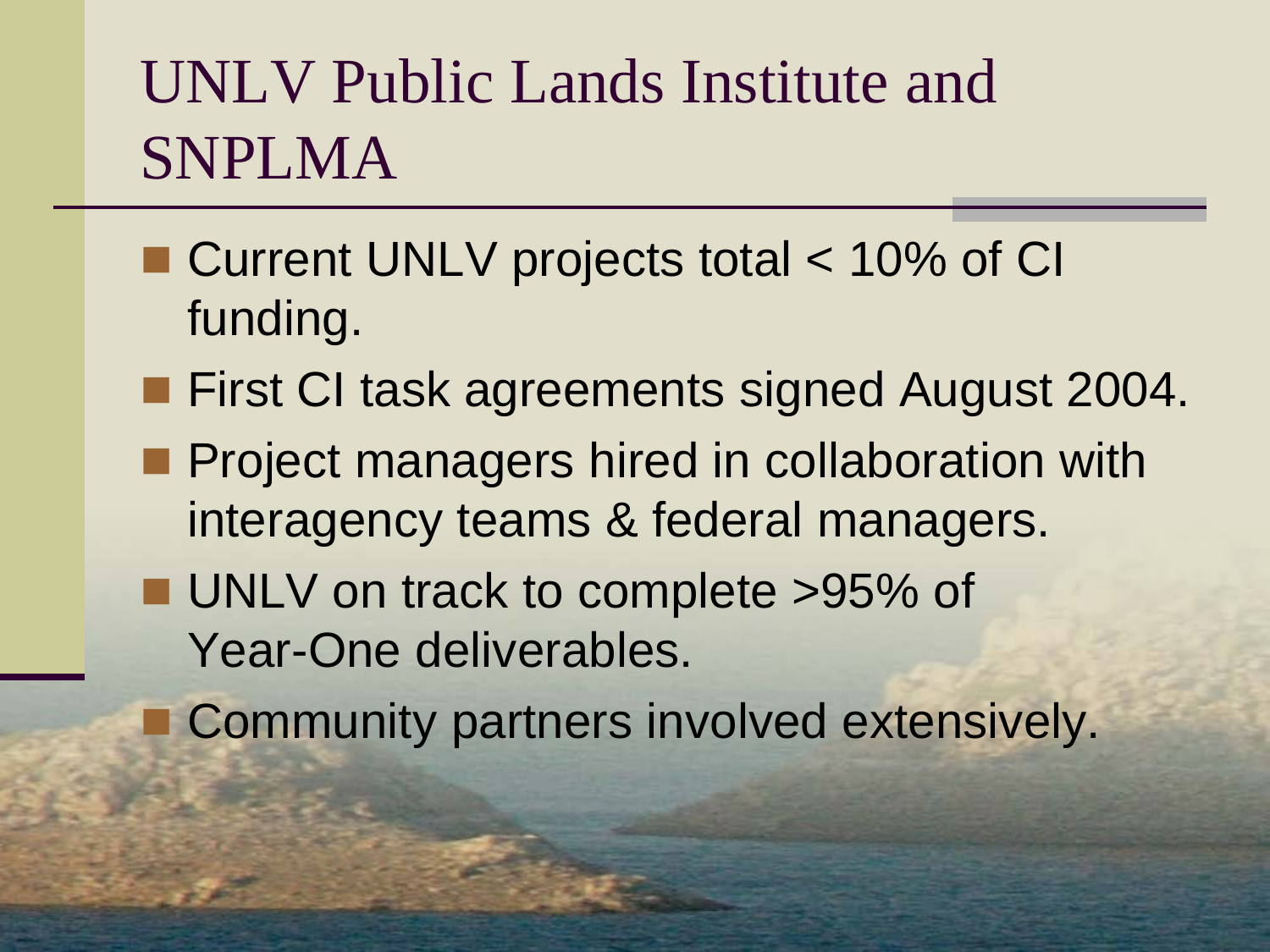#### Current SNPLMA Projects

- **Partnership began with Round 4 projects:** 
	- **Forever Earth Program**
	- WOW on the Water/Discover Mojave Program
	- **Environmental Education Strategy**
	- Red Rock Desert Learning Center
	- **Interagency Student Internship Program**
	- Cultural Site Stewardship Program
	- Science and Research Strategy
	- Southern Nevada Take Pride In America Program
	- **Interagency Volunteer Program**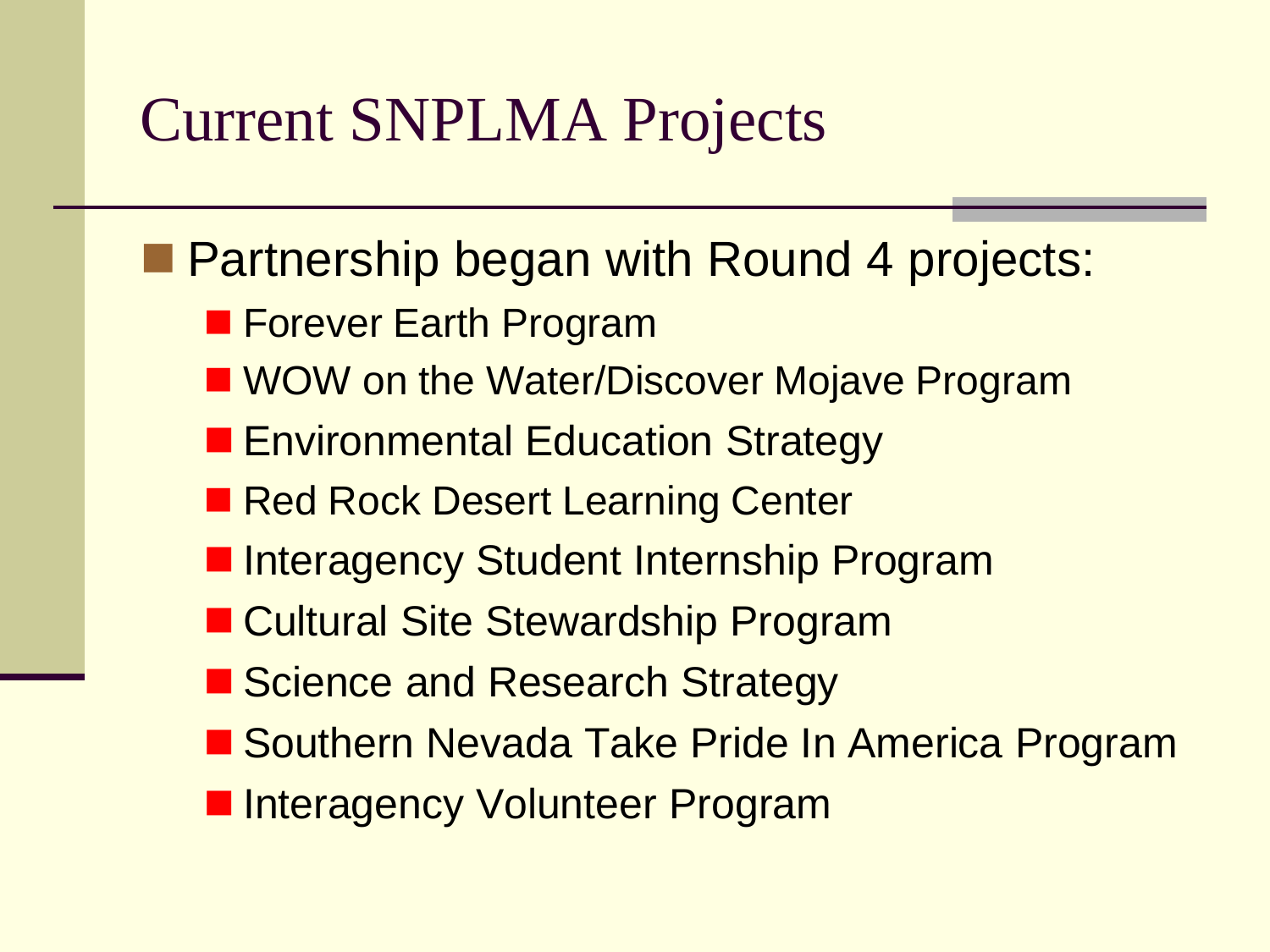#### Public Lands Partnership

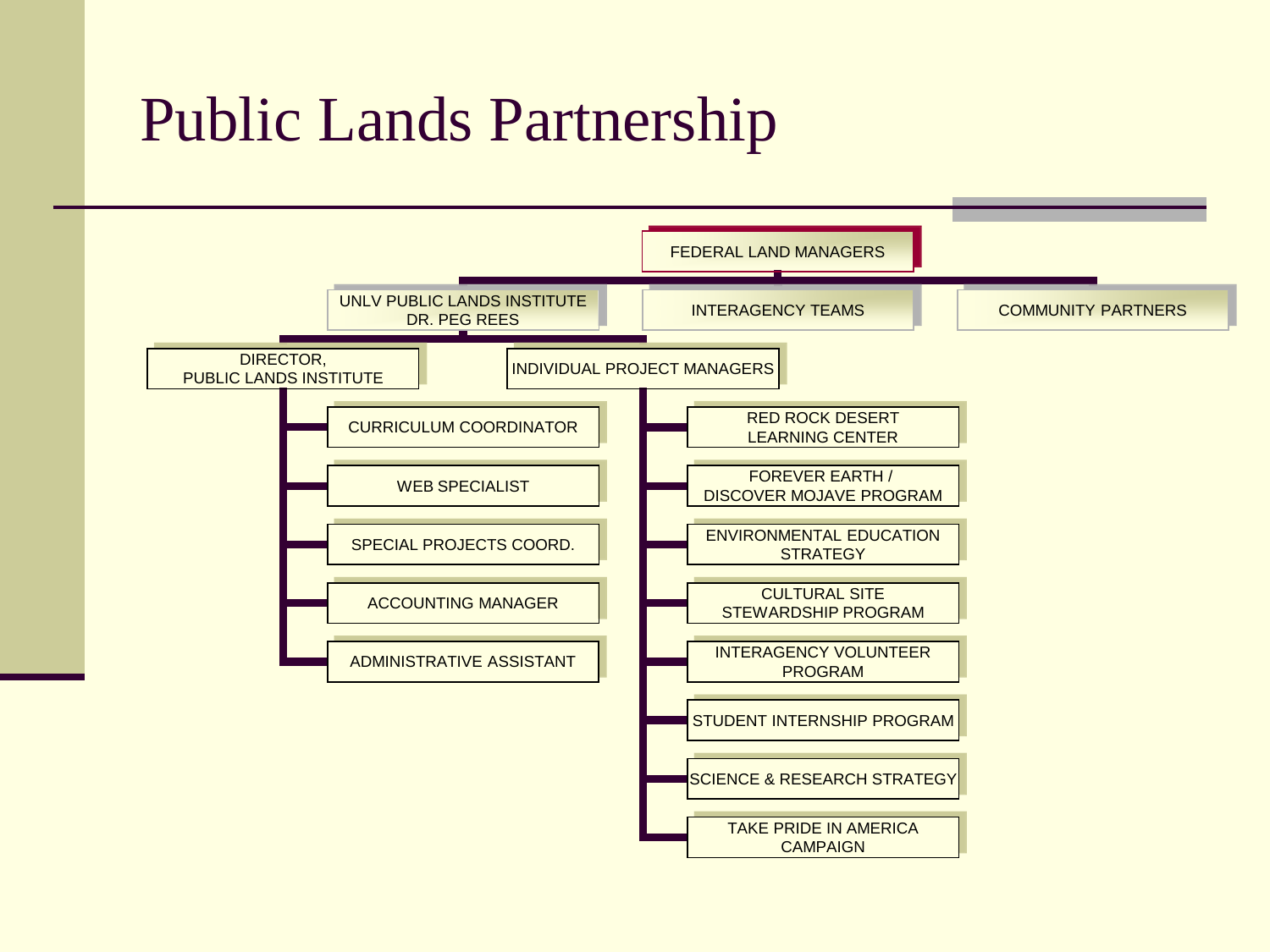Forever Earth: UNLV's Role



- **Execute cooperative agreement with vessel** owner, Forever Resorts.
- Design the curriculum and programming for K-12 science activities.
- **Establish standard operating procedures.**
- Schedule and operate the vessel.
- **Conduct teaching and research on the** vessel.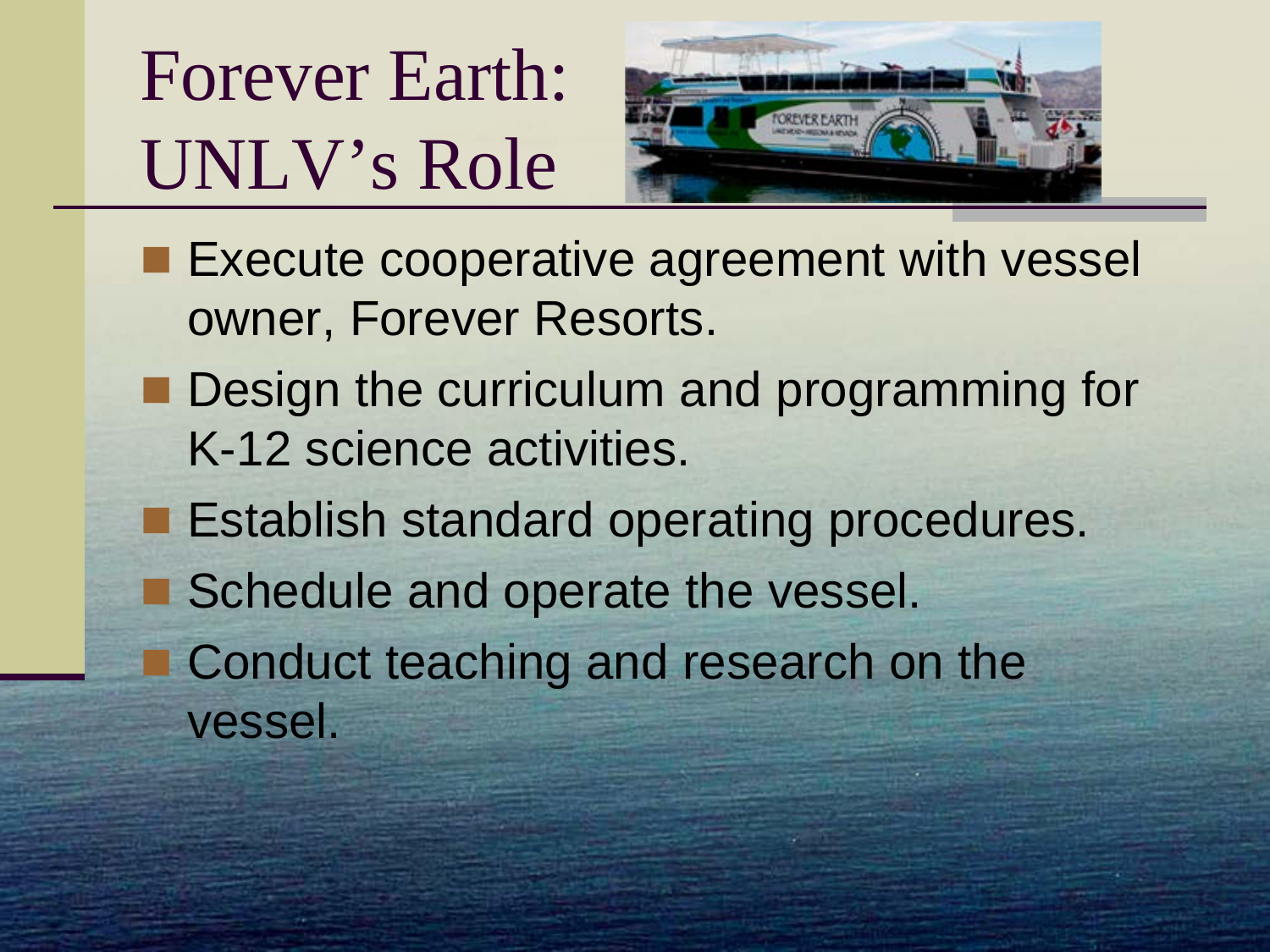#### Forever Earth Program: Status Report

- **Project manager hired Feb. 1 Daphne** Sewing.
- **Cooperative agreement between UNLV and** Forever Resorts in final draft.
- **Standard operating procedures manual in** final draft.
	- Insurance quotes in progress.
	- Curriculum currently under development. Grant secured for 6 Forever Earth events.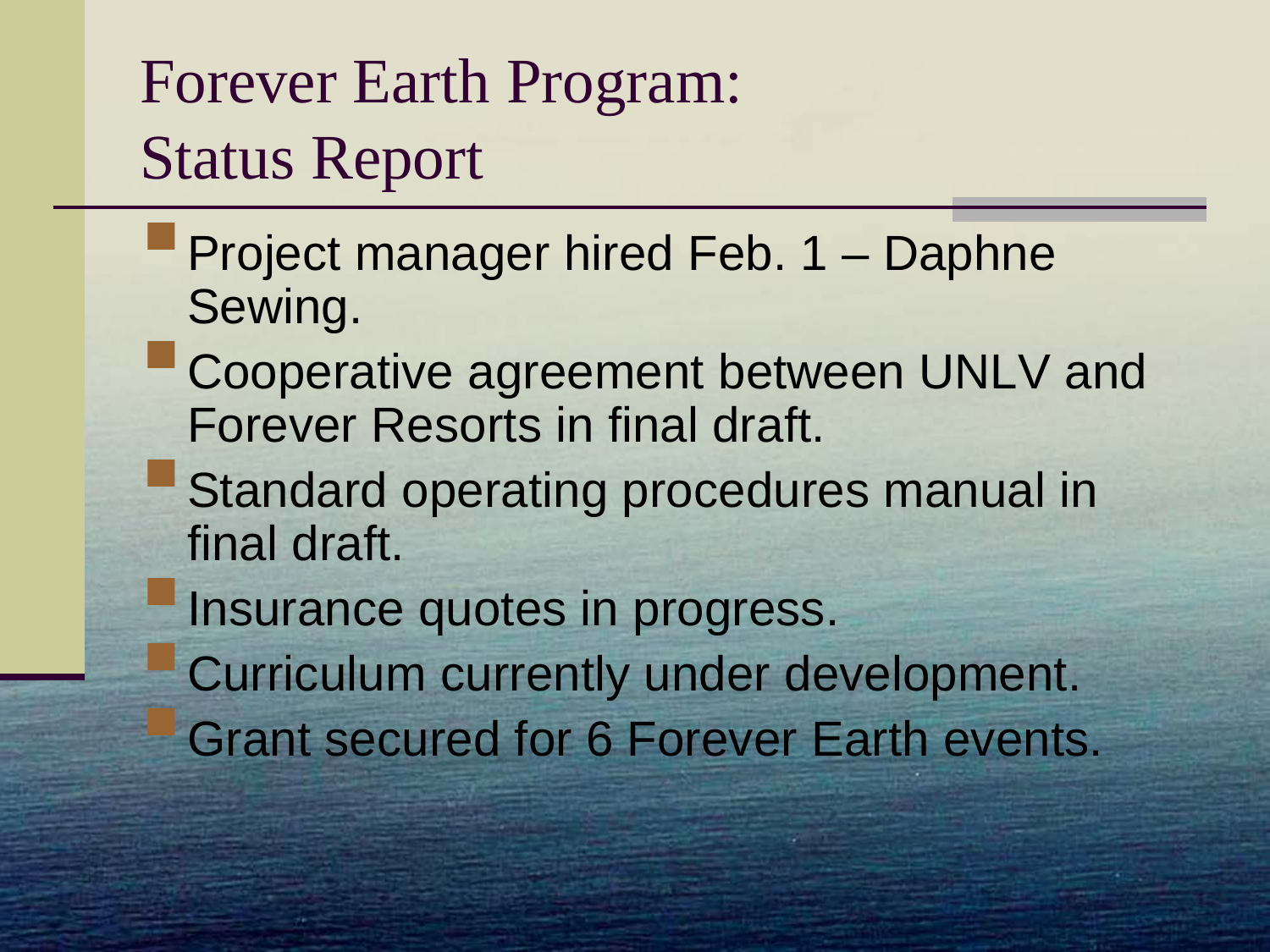#### WOW/Discover Mojave Program: UNLV's Role

- Develop the curriculum.
- Schedule and implement recreation events.
- **Establish effective partnerships with:** 
	- **Parks & Recreation Agencies**
	- Boys and Girls Clubs
	- **Local businesses**
	- **Schools**
	- **Donors**
	- **National WOW organization**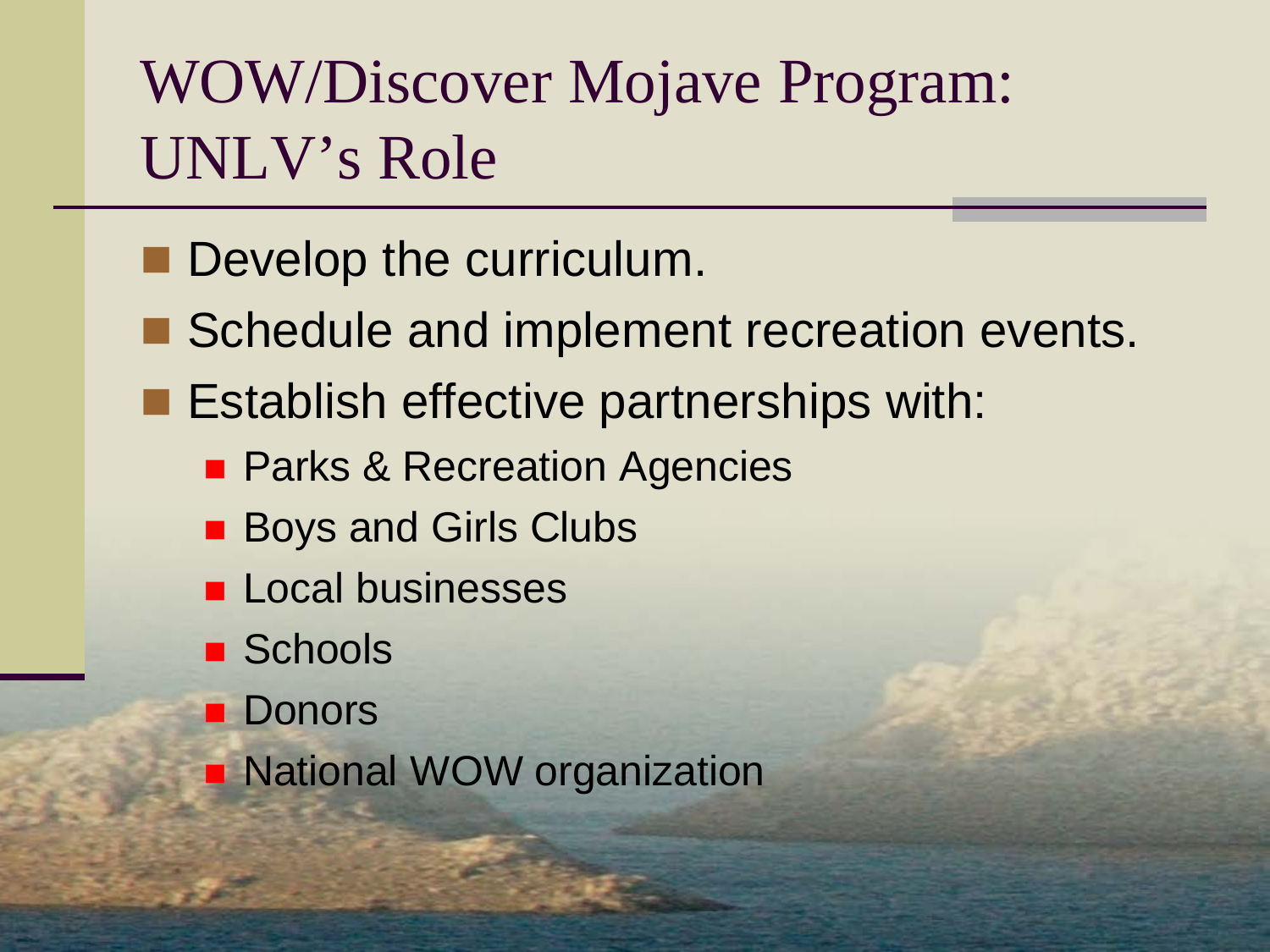#### WOW/Discover Mojave Program: Status Report

- Project manager Daphne Sewing.
- **5 activities created since February; more under** development. Each event sequenced in 3 levels.
	- **Bird-watching**
	- **Kayaking**
	- **Canoeing**
	- **Fishing**
	- Art

 First event held March 23 (Birdwatching). Nine other events scheduled between April and June.

 Partners include REI, Clark Co. Parks & Recreation, and Clark Co. School District.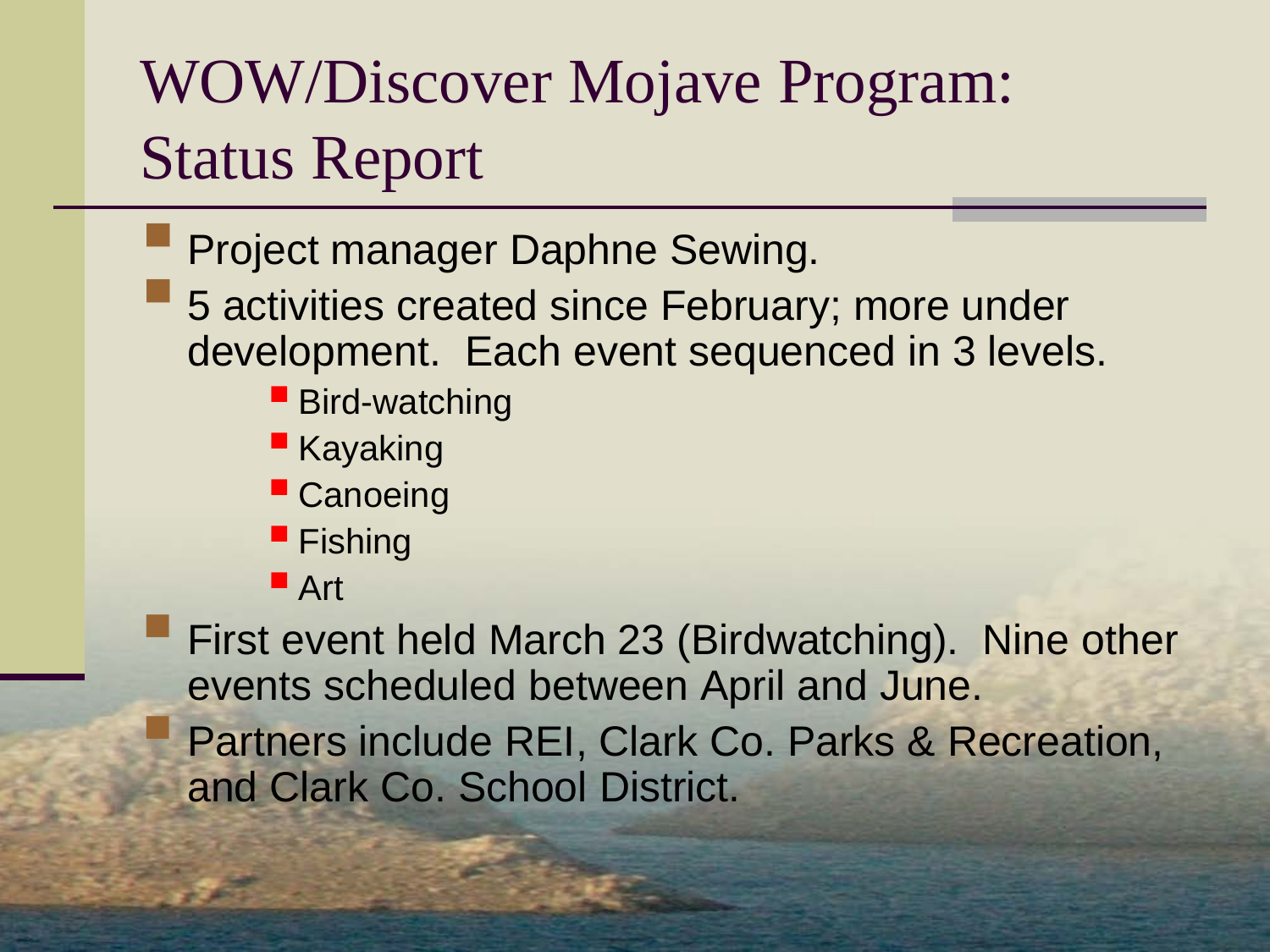#### Environmental Education Strategy: UNLV's Role

- Develop 5-year strategic plan for place-based education on public lands and throughout Clark County.
- **Integrate curricula and programs where** desirable.
	- Provide implementation plan for use in:
		- **Visitor Centers & Museums**
		- **Educational & Interpretive Programs**
			- **Outdoor Venues & Interpretive Trails**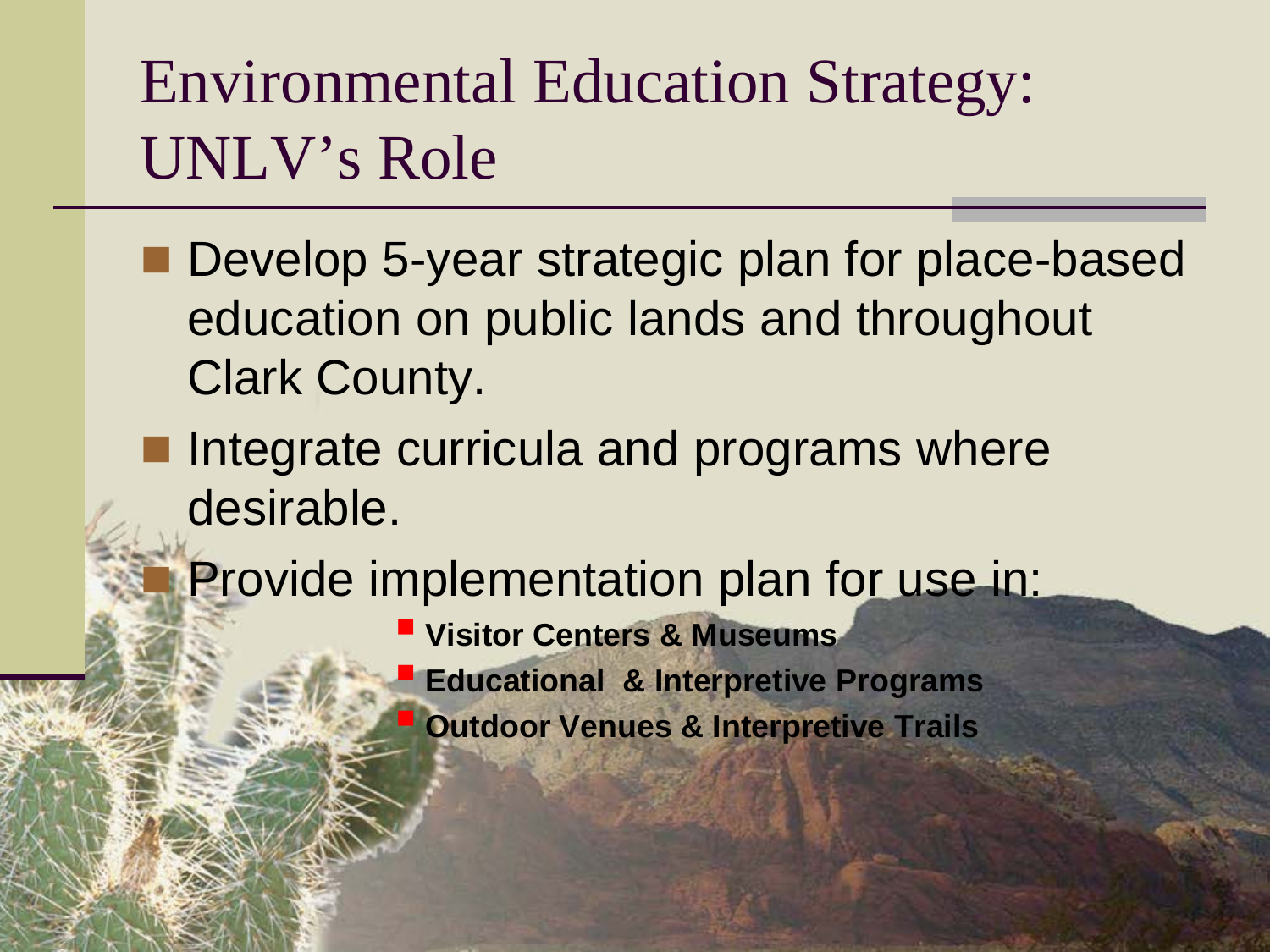#### Environmental Education Strategy: Status Report

- **Project manager hired Feb. 1 Allison Brody.**
- **Strategic themes established by community** Environmental Ed. Committee.
- **Project matrix developed.**
- **Survey of place-based programs in progress.**
- **Teachers' and public lands' user surveys** underway.

 Project manager collaborating with all 14 interagency teams.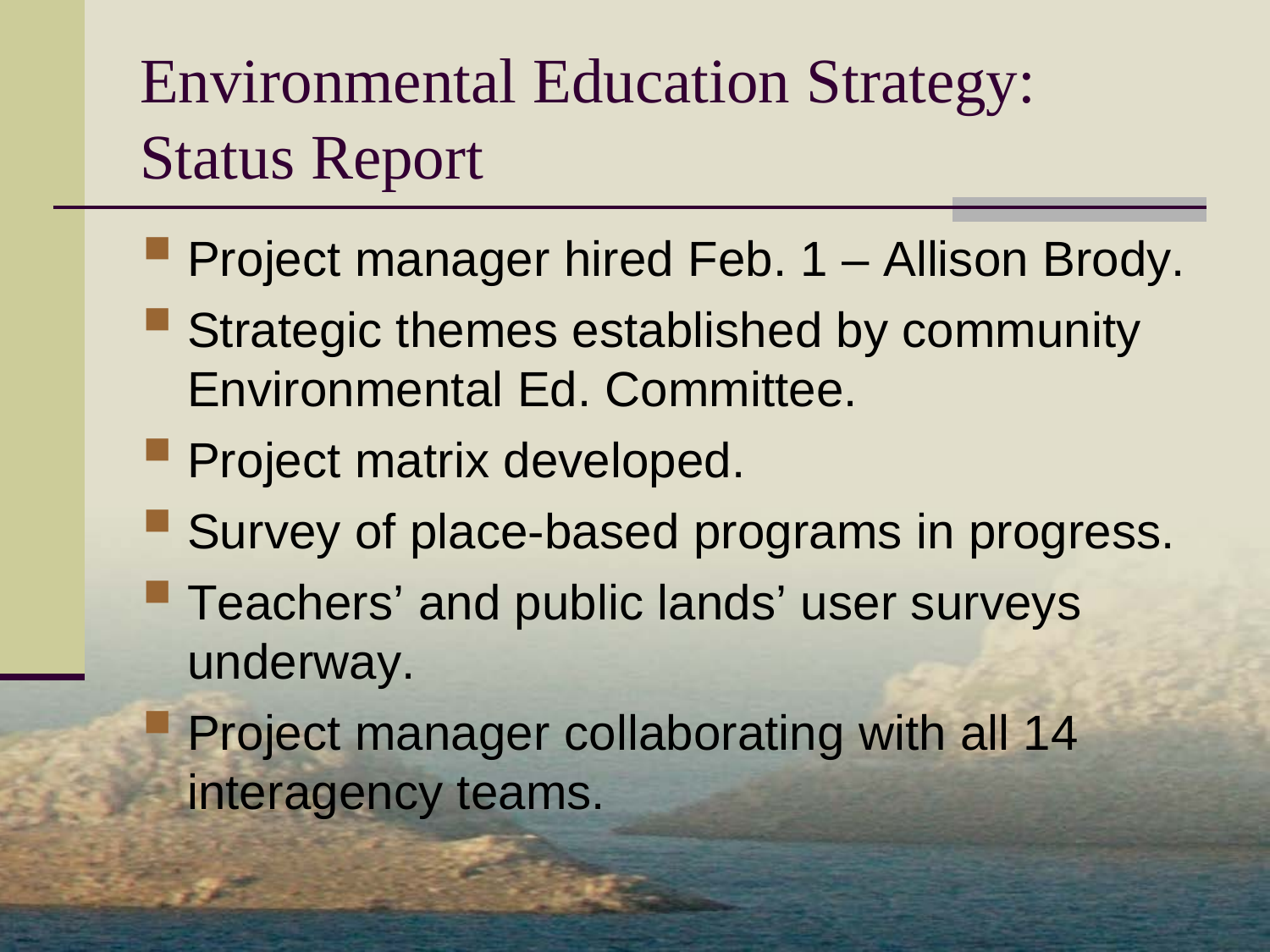#### Red Rock Desert Learning Center: UNLV's Role

- **Assist BLM with overall project coordination.**
- Develop an integrated curriculum.
- Coordinate operator's business plan with curriculum.
- **Provide public outreach and publicity.**
- Design and maintain website.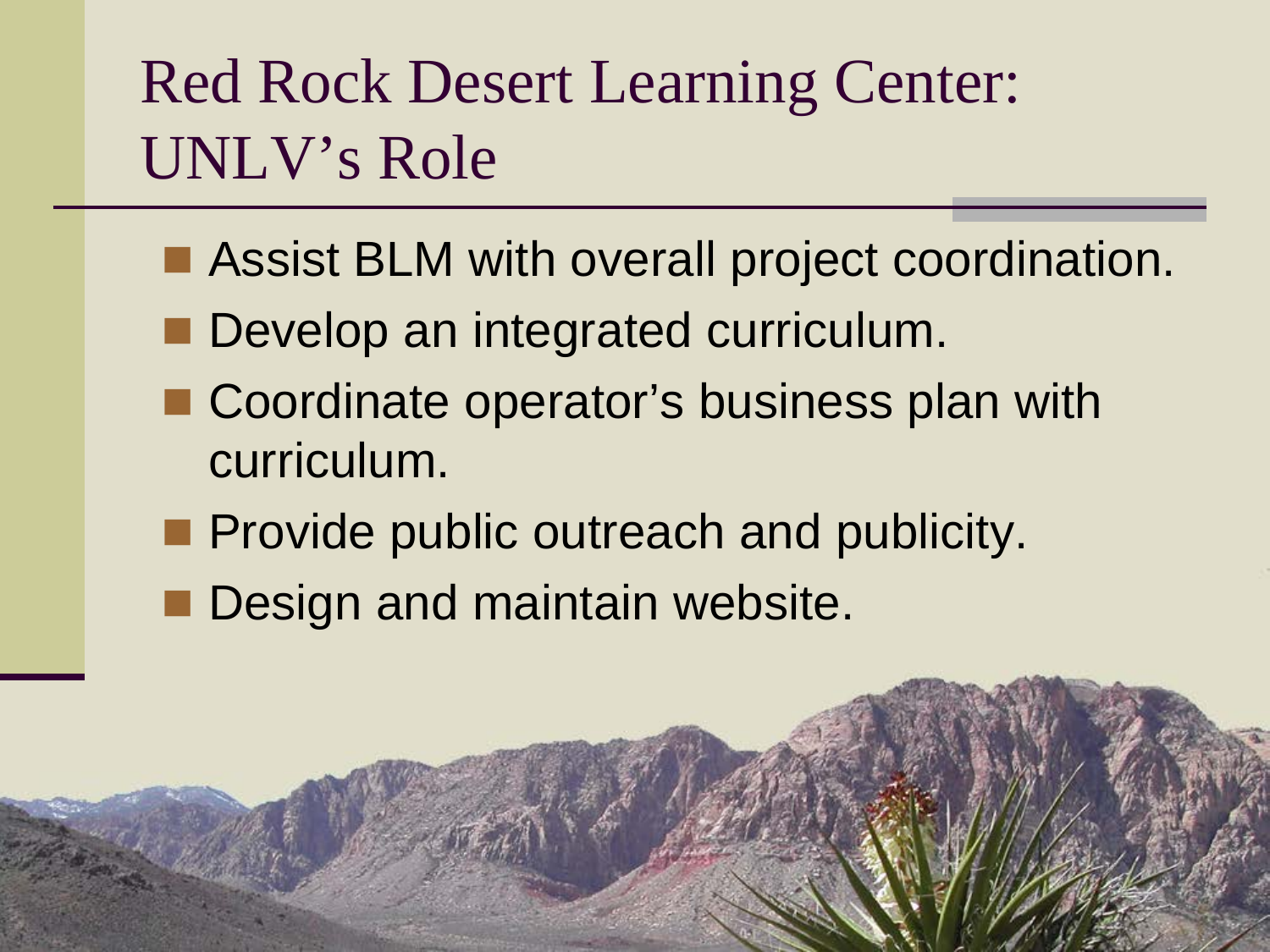#### Red Rock Desert Learning Center: Status Report

- Curriculum Coordinator hired Jeanne Klockow.
- Core Group agendas/minutes produced.
- Science curriculum completed January 2005.
- Core curriculum in progress with 6 working groups.
- Website launched through BLM site.

Marketing & communications plan finalized.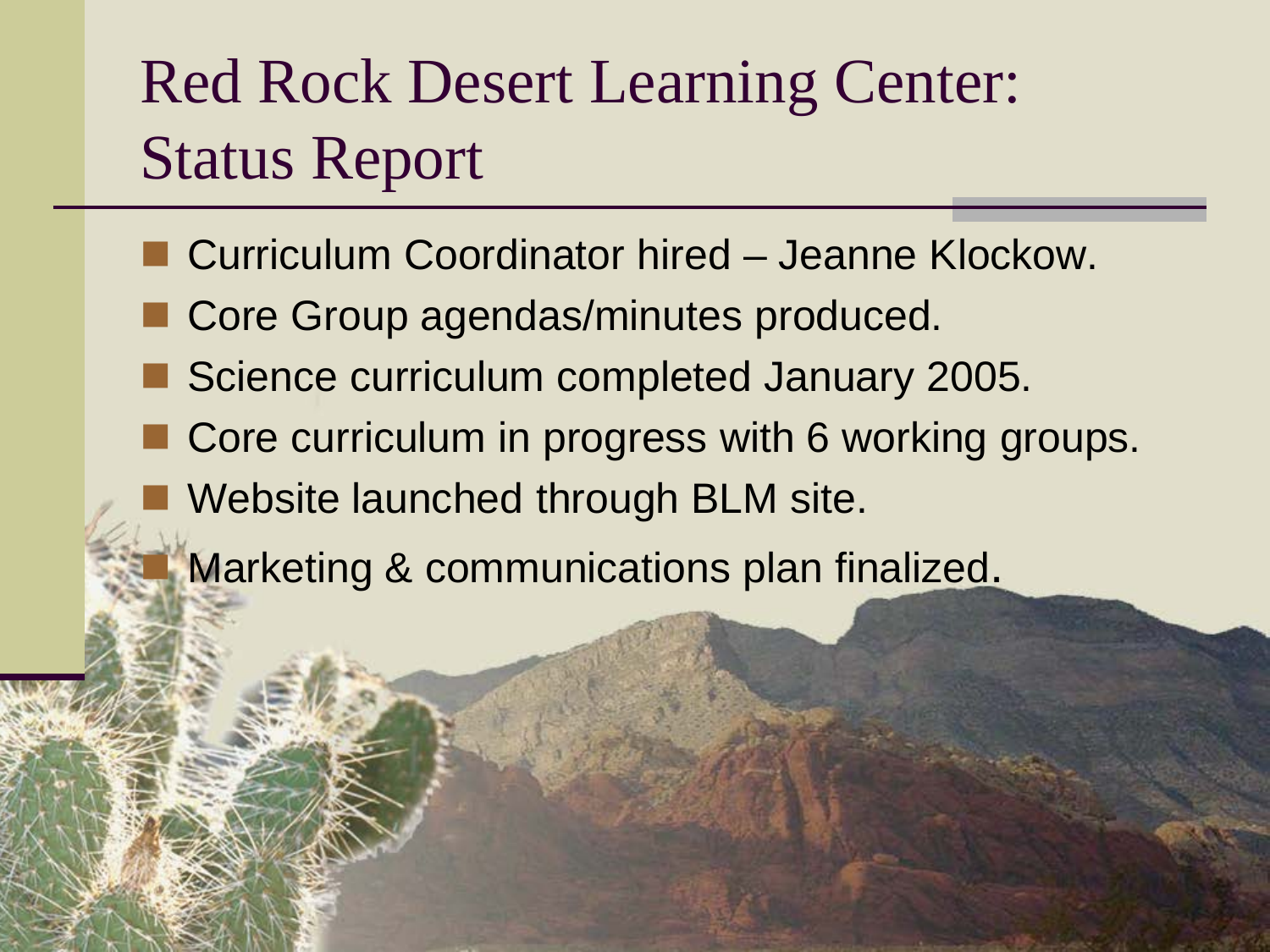#### Interagency Student Internship Program: UNLV's Role

- **I** Implement and manage paid student internship for high school juniors & seniors at the land management agencies.
- **Provide uniforms and transportation to work** sites.
- **Target to ethnically diverse youth.**
- **Encourage college attendance and careers in** natural resource management.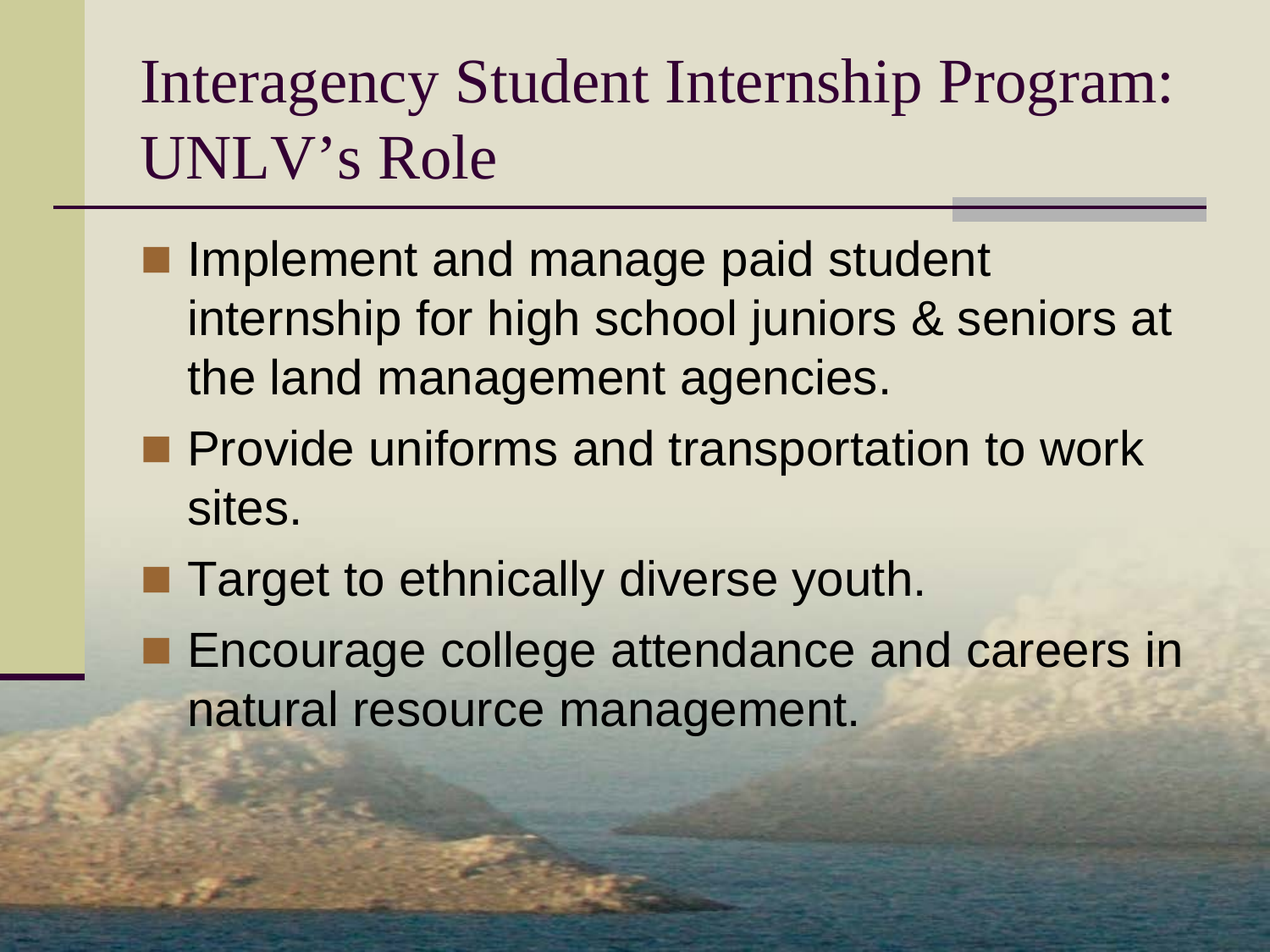### Interagency Student Internship Program: Status Report



- Program manager hired Nov. 1 Geannine Jordan.
- Application forms and recruitment processes established.
- Six Vo Tech students recruited, interviewed, and hired.
- Two graduate students hired as drivers/supervisors.
- Internships began February 7 with BLM and Forest Service.
- Second rotation began April 11 with NPS in Boulder City.
- Summer rotation with Forest Service at Mt. Charleston.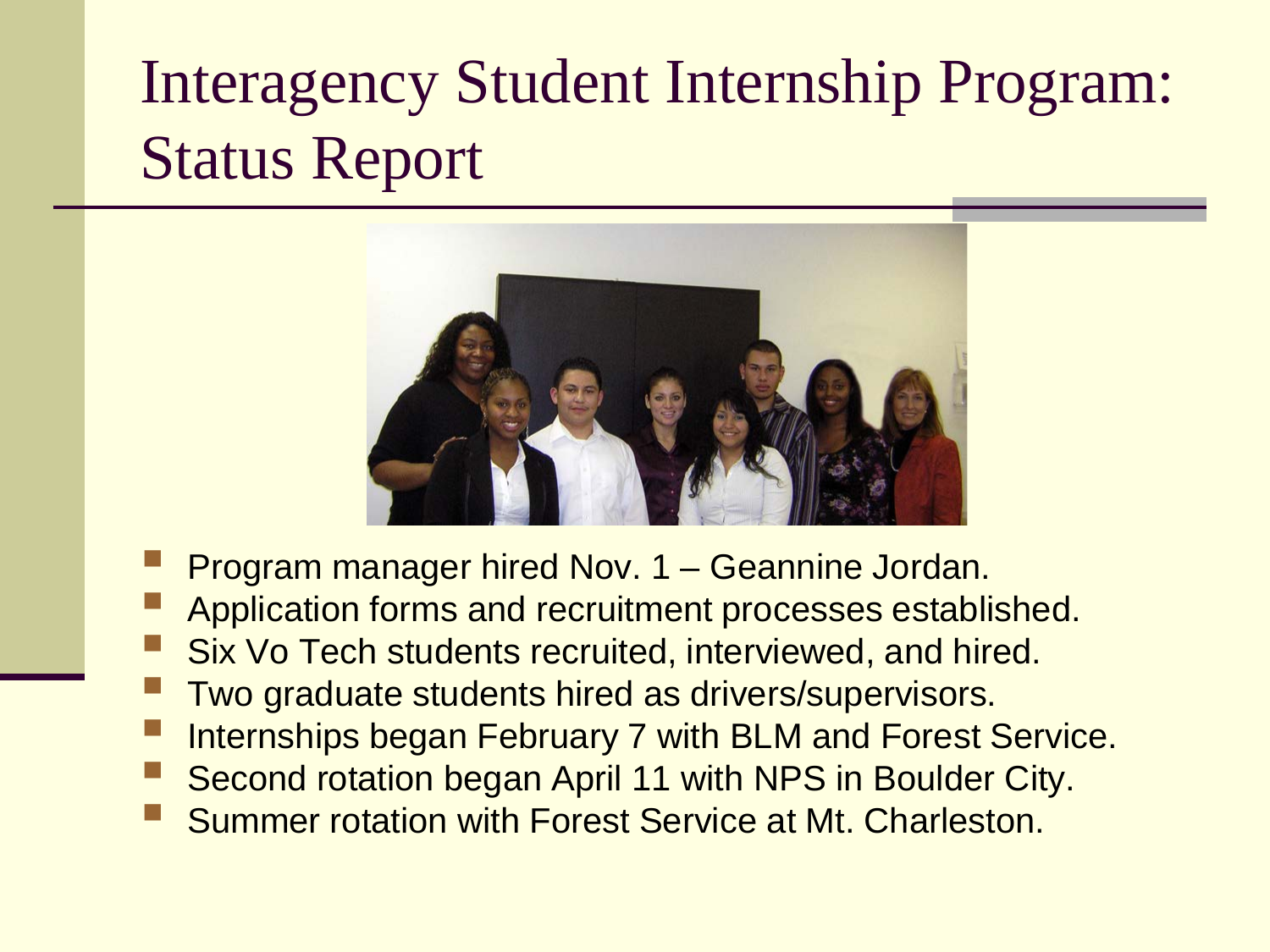#### Cultural Site Stewardship Program: UNLV's Role

- Create database of volunteers and site locations.
- Create integrated training program.
- Recruit and train site stewards.
- **Assign and monitor site stewards.**
- Coordinate with Interagency Volunteer Program & state site steward program as appropriate.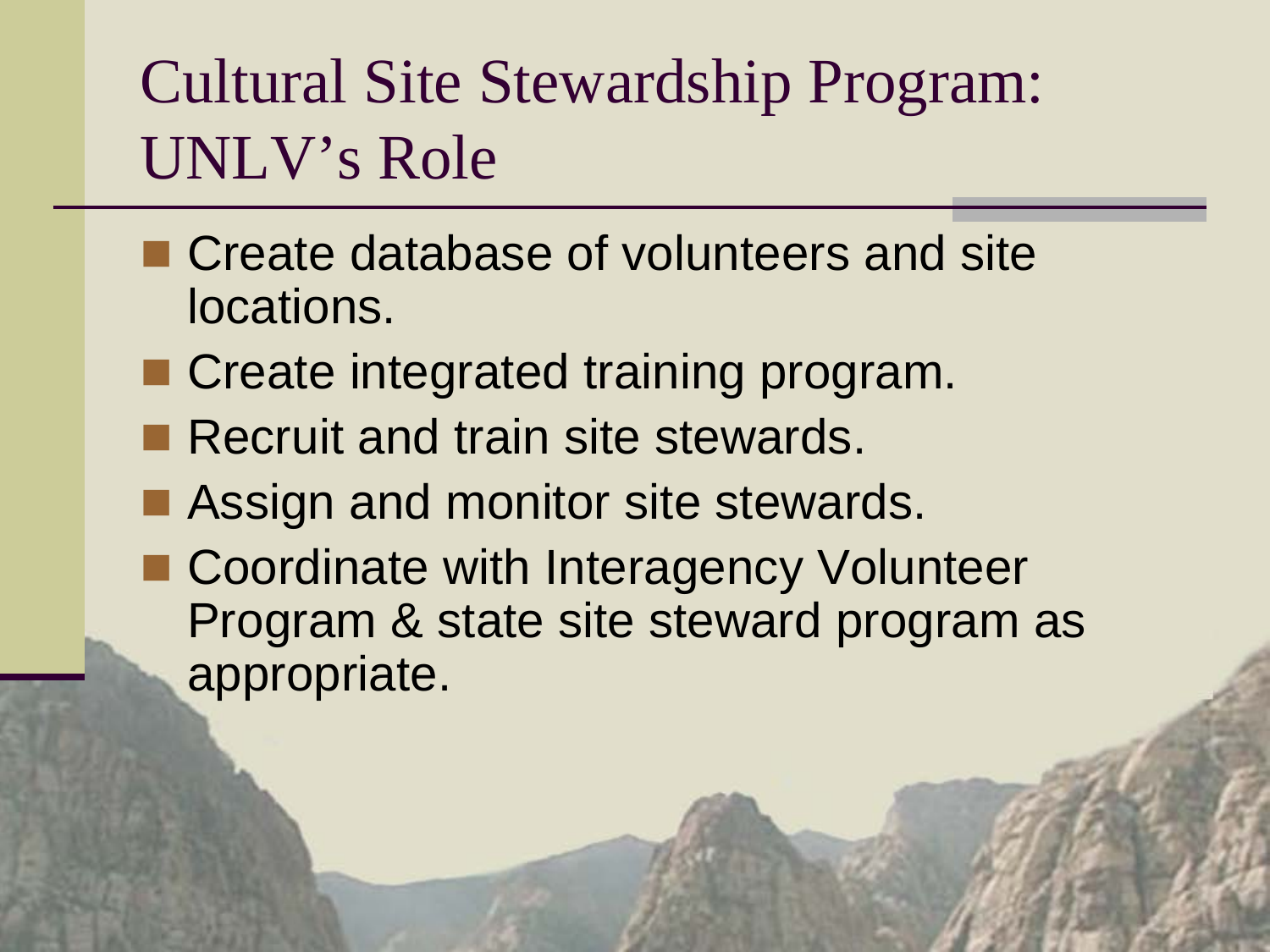# Cultural Site Stewardship Program: Status Report

- Project manager hired Dec. 1 George Phillips.
- 122 Site Steward records loaded into database.
- 84 active Stewards now assigned; 18 new Stewards assigned to "urgent" sites.
- Site information database complete.
- Field manual approved and in use. Training manual in final draft. First training scheduled.
- ID cards and law enforcement protocols in place. Program open house held March 19.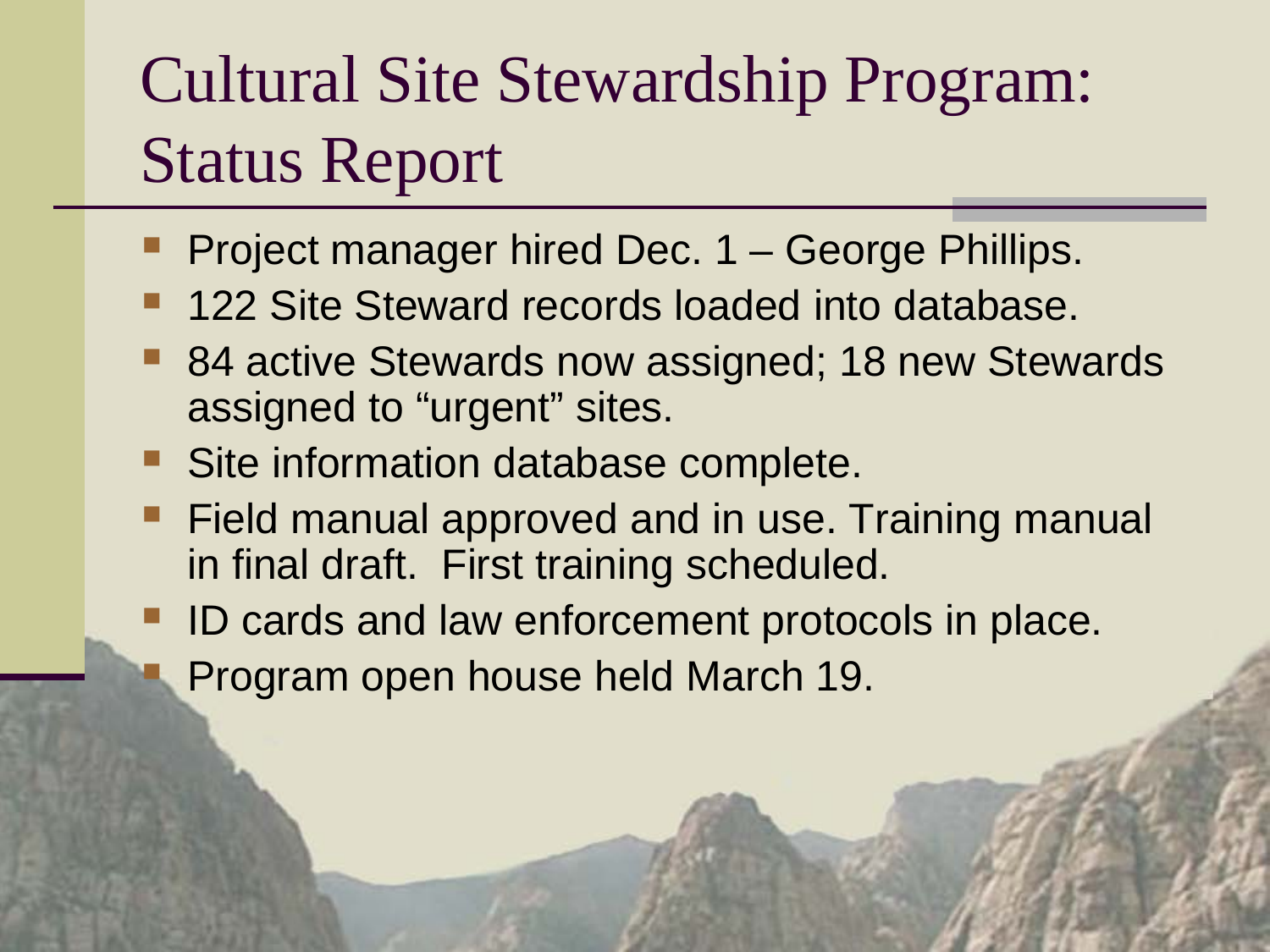#### Science and Research Strategy: UNLV's Role

- **Evaluate existing science delivery programs.**
- Assess agency science & research needs.
- **Develop framework for long-term strategic** plan.
- Develop short-term strategy to integrate agency research programs.
- **Pilot a solicitation process for proposals in** 8 focus areas.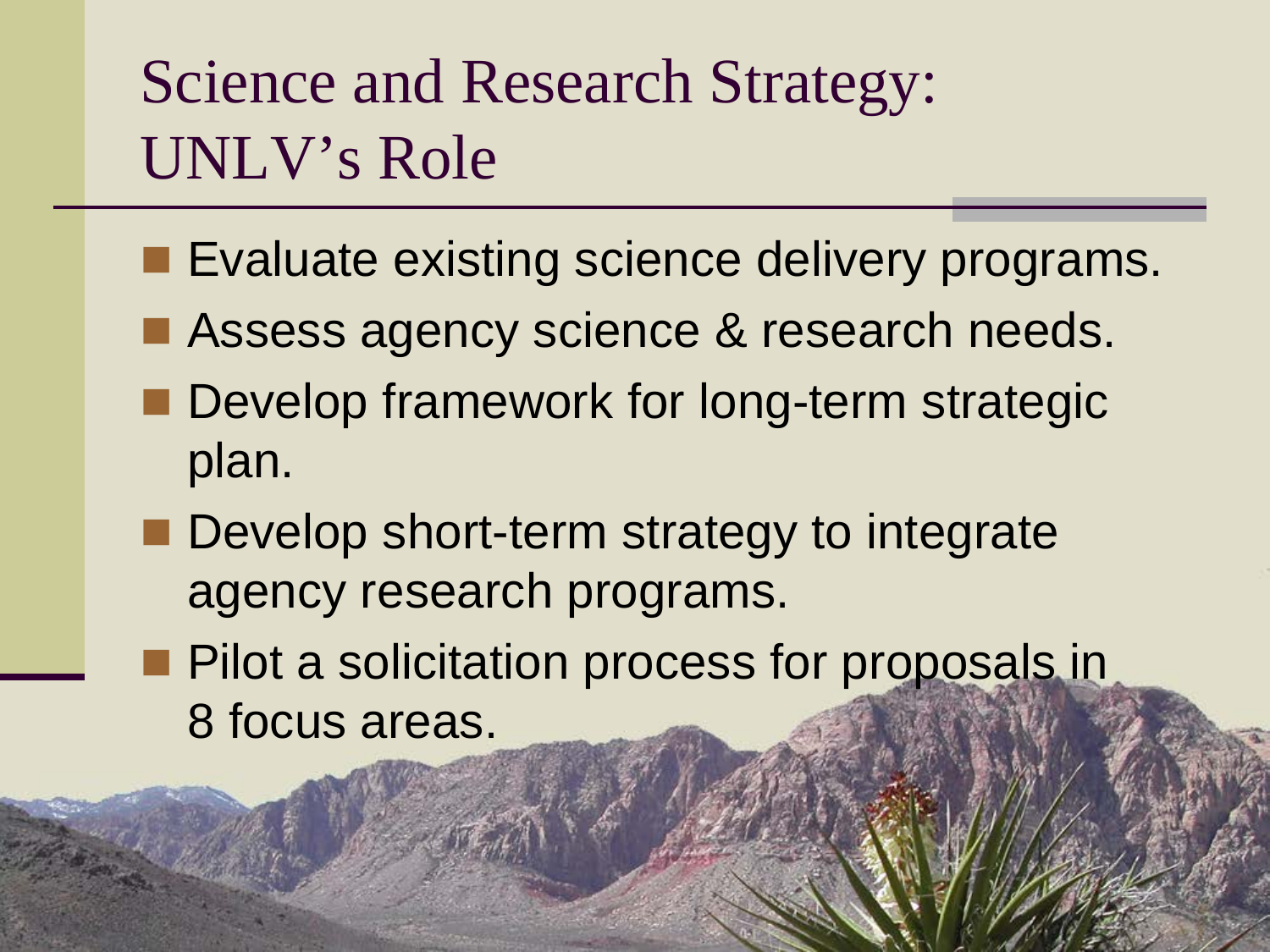Science and Research Strategy: Status Report

- **Task agreement just signed.**
- Search for project manager underway. Bob Boyd (BLM) and Paul Buck (DRI) on committee.
- **UNLV** project manager will work closely with DRI's project lead on related environmental scan project.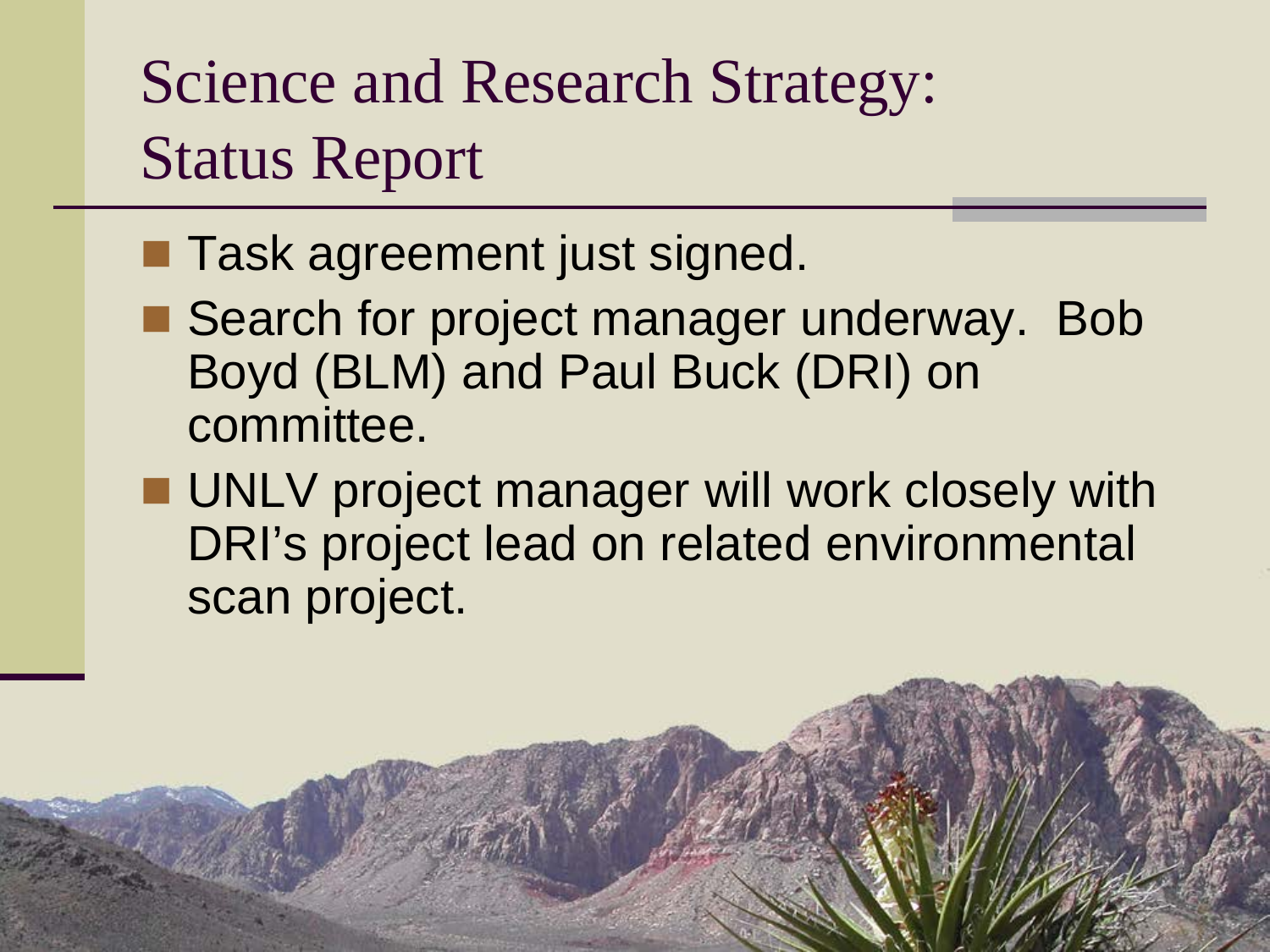#### Southern Nevada Take Pride In America: UNLV's Role

- **Create anti-litter/desert dumping strategic** plan.
- Create public lands' recycling plan.
- Create messaging campaign.
	- Coordinate clean-up events.
		- Conduct judicial study of fines.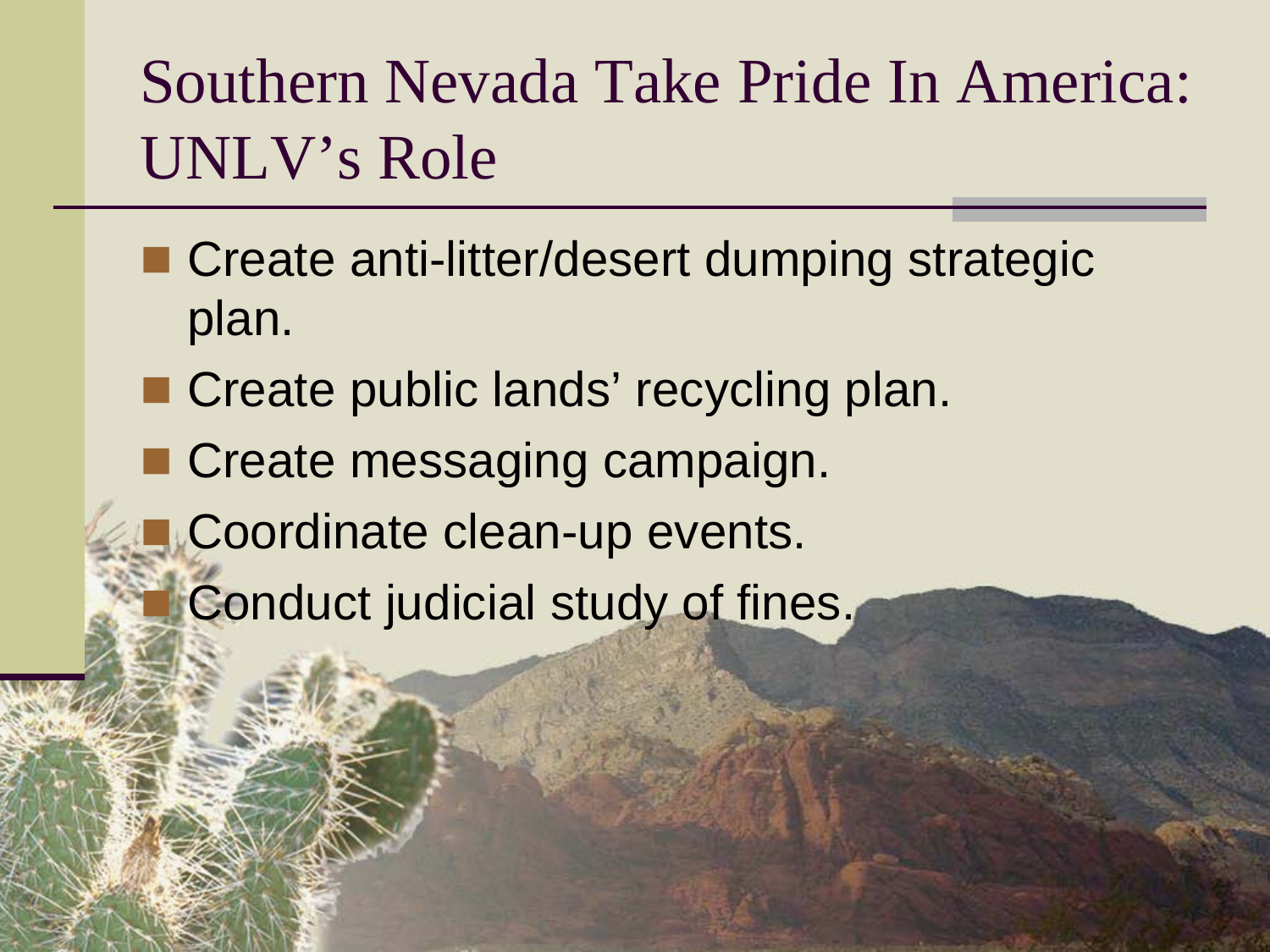### Take Pride in America Program: Status Report

- Task agreement nearly finalized.
- Search for project manager in final stages.
- Project manager will work closely with Volunteer Program manager.
- **Publicity partnership with national Take Pride** program under negotiation.

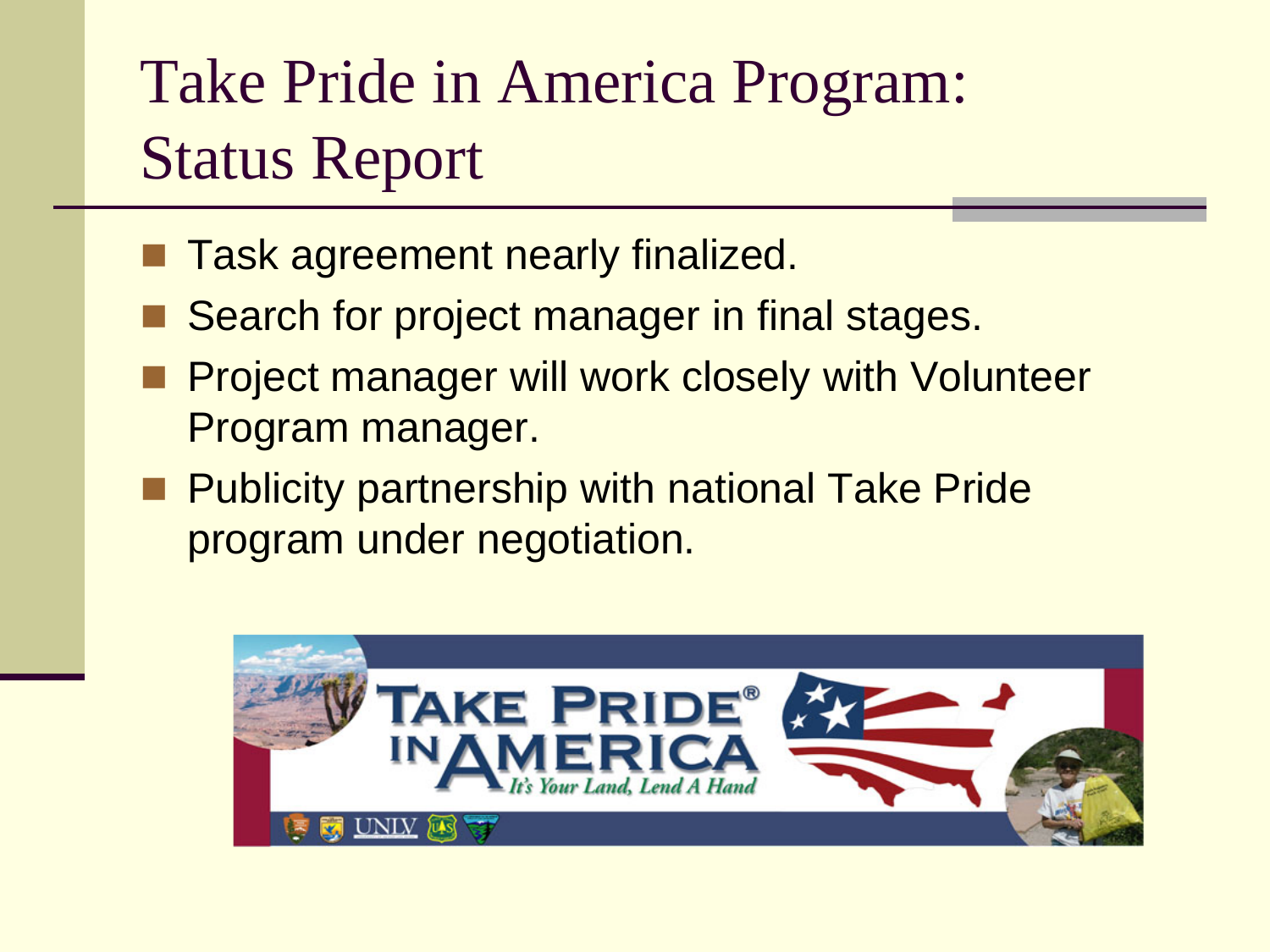#### Interagency Volunteer Program UNLV's Role

- Develop a comprehensive, integrated volunteer database for Southern Nevada's public lands.
- Develop common application forms.
- Develop an integrated training program.
- Develop a reward program for volunteers.
- Implement interagency volunteer events.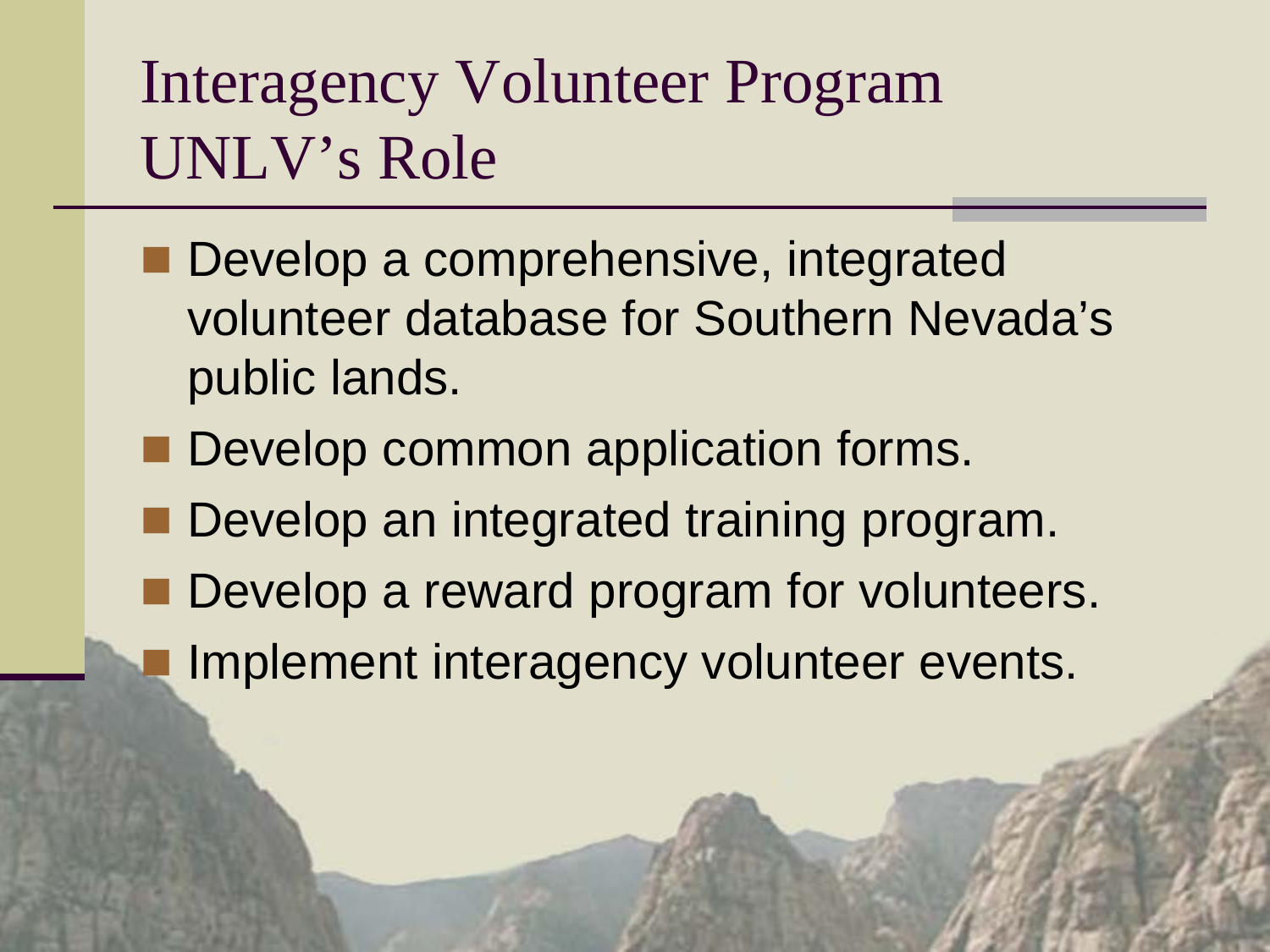# Interagency Volunteer Program: Status Report

- Project manager hired Dec. 1 Donna Grady.
- 800+ volunteer records loaded into single database.
- 60+ new volunteers recruited through website [www.getoutdoorsnevada.org](http://www.getoutdoorsnevada.org/).
- Four interagency events in Spring 2005: Great American Clean-Up, Red Rock Day, Stewardship Saturday, National Trails Day.
	- Extensive public outreach underway.

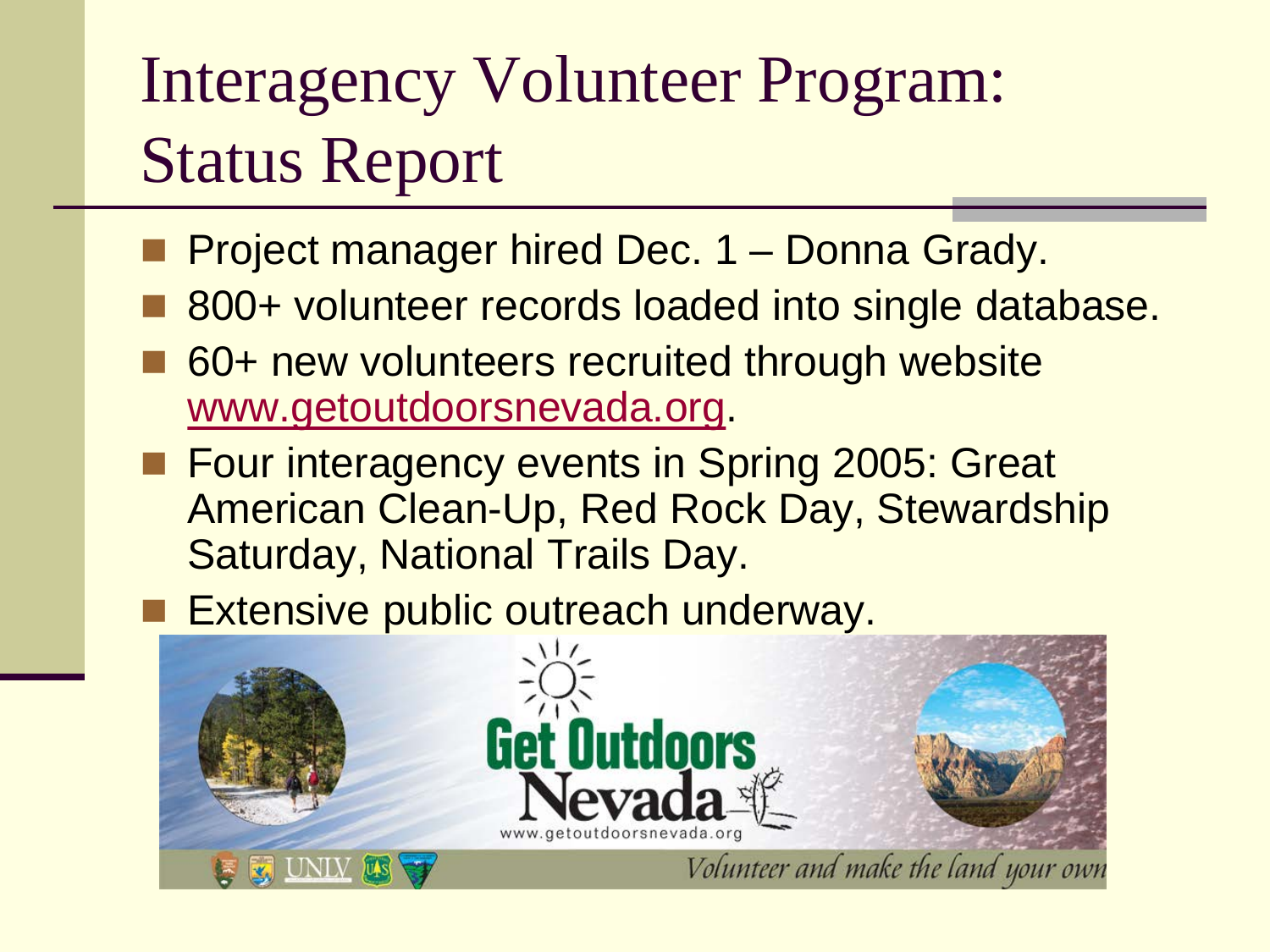#### Other Developments

- Creation of project management website for all SNPLMA teams and projects.
- Collaborative development of public branding for Southern Nevada Agency Partnership & SNPLMA projects.